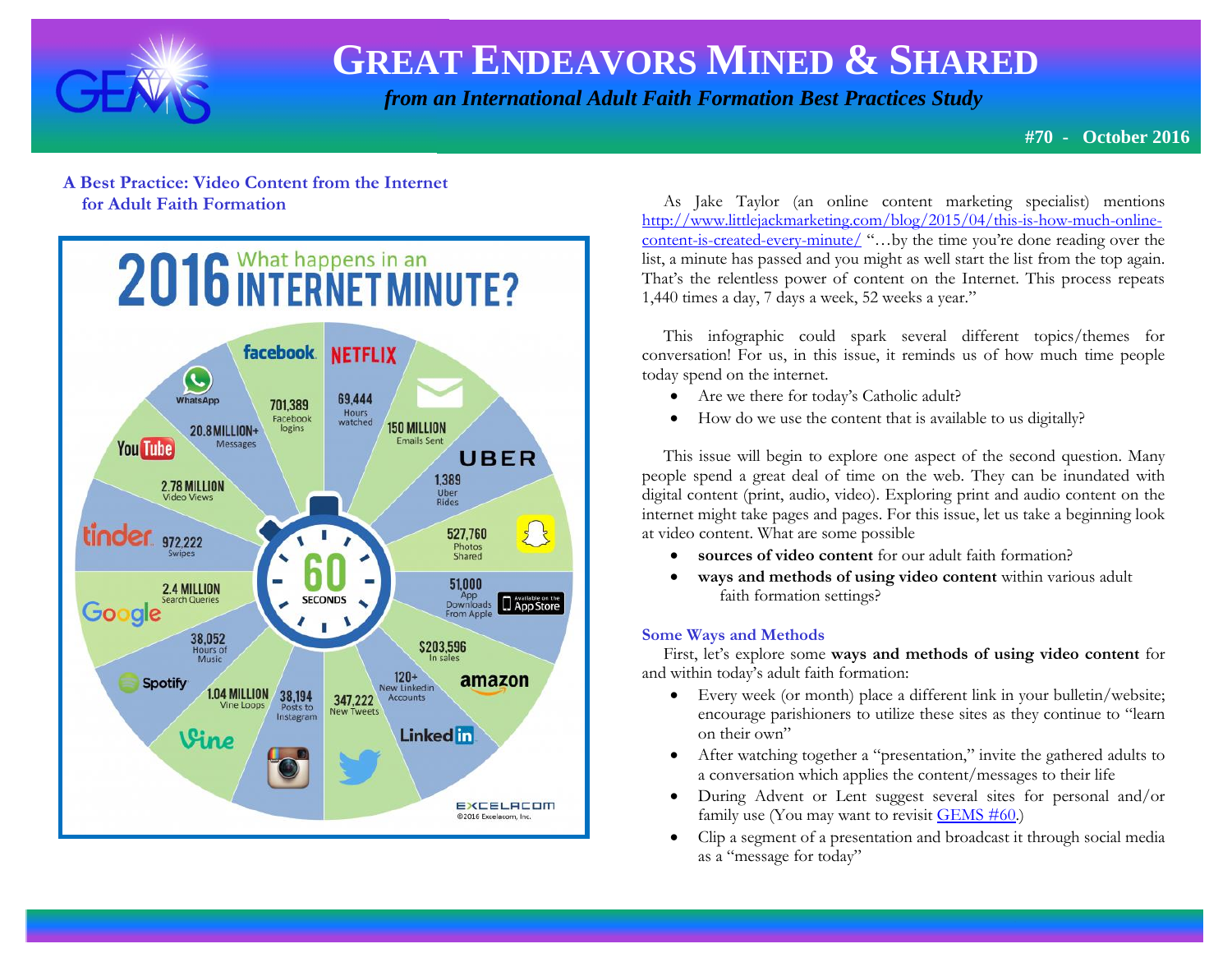- At times, invite your book club(s) to view a video for discussion rather than reading a book
- Use a segment of a talk to create conversation in a catechist formation session, RCIA gathering, parent gatherings, etc.
- Enjoy a presentation as part of our own professional development
- Send a link of a site that is helpful to you to your parishioners, colleagues, and/or friends

### **A GEMS Request**

 What are some other ways you are using video content from the internet for adult faith formation? Let me know so that we can pass on your alwaysnew ideas.

### **Some Sources of Video Content**

Various types of video content for adult faith formation are available:

- professional development for pastoral leaders as well as resources for the person-in-the-pew
- resources for individual learning and resources for group learning

 The reality, of course, is that, with tweaking and creativity, there are several possibilities, diverse options, and numerous opportunities for using the wealth of digital content that is available to us today. As you peruse the following sources (just a few among many), dream and imagine the countless ways they might be used in your parish/(arch)diocese.



The free [Leadership Institute](http://www.usccb.org/beliefs-and-teachings/how-we-teach/catechesis/leadership-institute/index.cfm) from the U.S. Bishops is available to all interested individuals. It continues to serve the needs of diocesan leaders; at the same time, many of the webinars and Q&A's are also of interest to parish catechetical

leaders and catechists, Catholic school principals and teachers, and other individuals who provide faith formation to diverse age groups and settings [\(http://www.usccb.org/beliefs-and-teachings/how-we](http://www.usccb.org/beliefs-and-teachings/how-we-teach/catechesis/leadership-institute/index.cfm)[teach/catechesis/leadership-institute/index.cfm\)](http://www.usccb.org/beliefs-and-teachings/how-we-teach/catechesis/leadership-institute/index.cfm).

 There are various categories to choose from; one that might be especially helpful at this time is **Prayer:** The Faith Prayed which offers webinars and

vignettes on our rich heritage of prayer, the theme for this year's (2016-17) Catechetical Sunday.



[Salt and Light Catholic Media Foundation](http://www.saltandlighttv.org/) comes to us from Canada. Their goal is to share the joys and hopes of the Gospel through television, radio, print, and online media.

 They seek to unite people together through prayer, celebration, reflection, education, authentic dialogue and enquiry, thought-provoking reporting and stories of faith and action; their efforts desire to challenge believers to grow in the knowledge of the faith and the Catholic tradition in its many expressions. Their many resources strive to offer an invitation to all peoples, especially those on the peripheries of faith and the Church, to draw closer to the Lord and experience the community of the Church.

Salt and Light (http://www.saltandlightty.org/) offers free resources, videos for rent and/or purchase.



**Encore** is a video archive of lectures presented during the last eight years at Boston College. [\(https://www.bc.edu/bc](https://www.bc.edu/bc-web/schools/stm/sites/encore/topics.html)[web/schools/stm/sites/encore/topics.html\)](https://www.bc.edu/bc-web/schools/stm/sites/encore/topics.html) For some of the

video collections, print resources are also included. **Encore Access** is a guide to using an Encore Events presentation as a conversation starter with members of a faith community. [https://www.bc.edu/bc](https://www.bc.edu/bc-web/schools/stm/sites/encore/encore-access.html)[web/schools/stm/sites/encore/encore-access.html](https://www.bc.edu/bc-web/schools/stm/sites/encore/encore-access.html)

 Alerts for the latest additions to Encore [\(www.bc.edu/encore\)](http://www.bc.edu/encore) can be received by subscribing to [https://www.facebook.com/bcstmce/.](https://www.facebook.com/bcstmce/)

 Boston College also offers two other opportunities of archived video presentations:

- C21 Videos from The Church in the 21st Century Center: <http://www.bc.edu/church21/webcast.html>
- Boston College Front Row Video Archives[: http://frontrow.bc.edu/](http://frontrow.bc.edu/)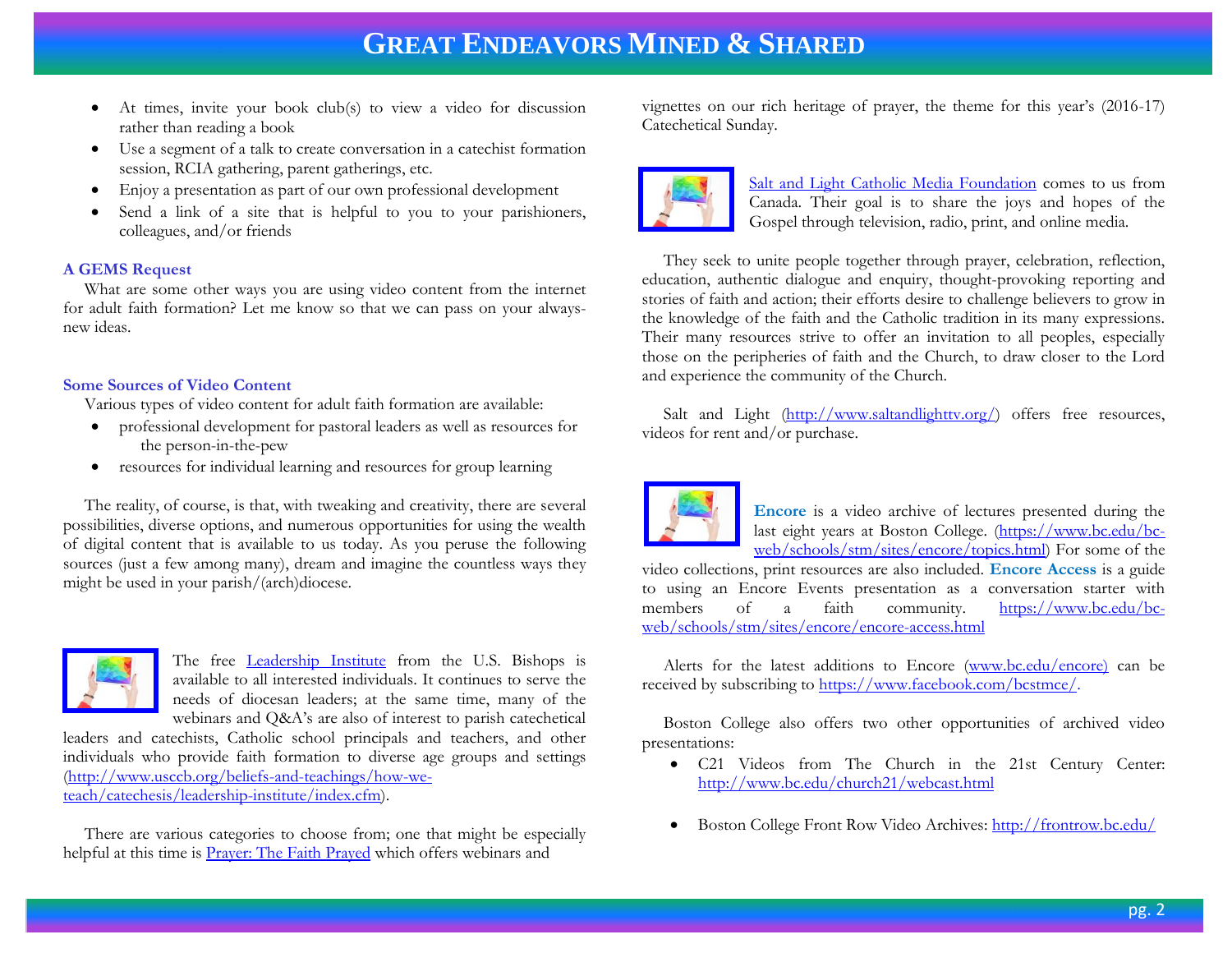

Our Sunday Visitor shares several videos through YouTube. Some that might be used in various ways:

• Pope Francis in Word and Pictures: [https://www.youtube.com/watch?v=h4HKJh\\_7sUA&list=P](https://www.youtube.com/watch?v=h4HKJh_7sUA&list=PL29AF6B9796A79EC9&index=12) [L29AF6B9796A79EC9&index=12](https://www.youtube.com/watch?v=h4HKJh_7sUA&list=PL29AF6B9796A79EC9&index=12)

 Celebrate a Catholic Lent <https://www.youtube.com/watch?v=o8YAEXvjnmw>

 Some of OSV's short videos – trailers for their books – can be used as "thoughts for the day" and/or introductions to adult faith formation presentations, such as: *Immigration and the Next America: Renewing the Soul of our Nation* [\(https://www.youtube.com/watch?v=krlbexmzm5M\)](https://www.youtube.com/watch?v=krlbexmzm5M).



[Busted Halo](http://bustedhalo.com/) is the Paulist ministry and media outreach to young adults and spiritual seekers. They have produced a number of videos, especially their series on the sacraments and their wellknown "\_\_\_\_\_\_\_\_\_\_\_\_\_\_\_\_\_\_\_\_ *(Advent; Ash Wednesday and Lent; Holy Week; Pentecost; Mary; etc.)* in Two Minutes" videos [https://vimeo.com/bustedhalo/videos.](https://vimeo.com/bustedhalo/videos)



St. Mary's Press has curated a distinctive library of videos from many sources across the internet

[\(https://www.smp.org/resourcecenter/category/Video/35/\)](https://www.smp.org/resourcecenter/category/Video/35/).

 In addition to the exploration of various topics, many of the videos are Scripture passages and/or religious songs and hymns. You might want to explore:

• The Angel Speaks to Mary:

<https://www.smp.org/resourcecenter/resource/11735/>

- St. Theresa's Prayer: <https://www.smp.org/resourcecenter/resource/11367/>
- The Trinity Explained: <https://www.smp.org/resourcecenter/resource/11151/>



### [Learn@CTU \(Educational Resources from Catholic](http://learn.ctu.edu/)  [Theological Union\)](http://learn.ctu.edu/), provides another experience of ongoing

learning for adults. Videos, podcasts, articles and essays, and theological education from Catholic Theological Union in Chicago is archived here. Some of the many speakers and authors are Sr. Diane Bergant, CSA; Fr. Timothy Radcliffe, OP; Fr. Richard Fragomeni; Fr. Thomas Rosica, CSB; Fr Don Senior, CP; Dr. C. Vanessa White; and Sr. Barbara Reid, OP.



The U.S. Catholic bishops offer us video reflections on the daily Scripture readings [\(Daily Reflections Video\)](http://www.usccb.org/bible/reflections/index.cfm). Podcasts of the daily readings are also available.

Videos for Your Soul [\(http://videosforyoursoul.com/\)](http://videosforyoursoul.com/) adds a video each day beginning on Ash Wednesday and ending on

Easter. Most of the videos are not "religious," but are connected with the day's Scripture readings – linking faith and life. The videos are collected from all across the web. They are funny, sad, moving and amazing. Each reminds us to see the Christ in all people.

 Suggestions are given on how to use the videos individually and with a small group.



TED is a global community, welcoming people from every discipline and culture who seek a deeper understanding of the

world. The **TED talks** explore various themes and topics; many of which can be explored within various faith and life topics/themes [\(http://www.ted.com/talks\)](http://www.ted.com/talks), such as:

- Reconnecting with Compassion: [http://www.ted.com/talks/krista\\_tippett\\_reconnecting\\_with](http://www.ted.com/talks/krista_tippett_reconnecting_with_compassion) [\\_compassion](http://www.ted.com/talks/krista_tippett_reconnecting_with_compassion)
- Drawings that Show the Beauty and Fragility of the Earth [http://www.ted.com/talks/zaria\\_forman\\_drawings\\_that\\_sho](http://www.ted.com/talks/zaria_forman_drawings_that_show_the_beauty_and_fragility_of_earth) w the beauty and fragility of earth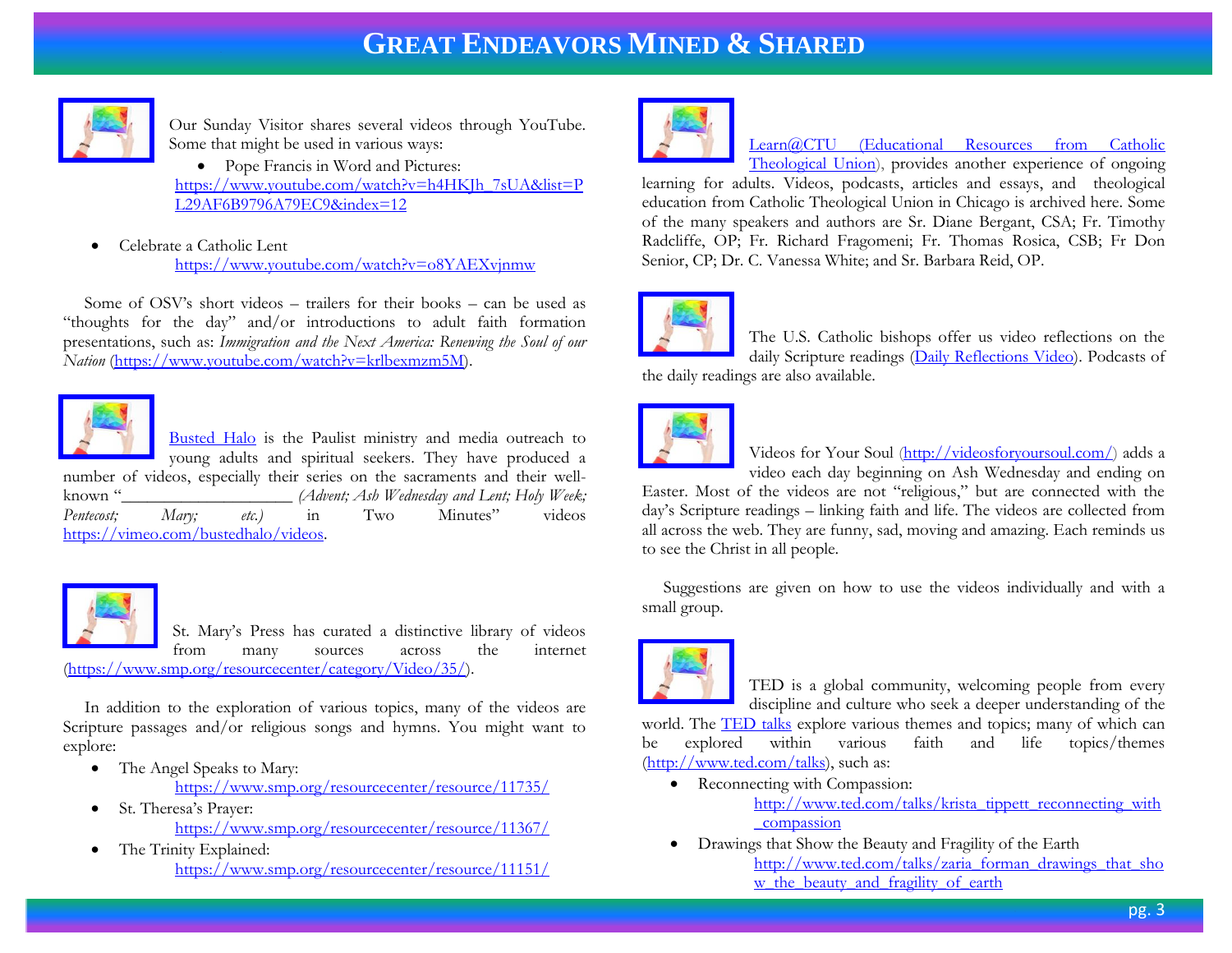• How to Combat Modern Slavery

[http://www.ted.com/talks/kevin\\_bales\\_how\\_to\\_combat\\_m](http://www.ted.com/talks/kevin_bales_how_to_combat_modern_slavery) [odern\\_slavery](http://www.ted.com/talks/kevin_bales_how_to_combat_modern_slavery)



For a while, [Good News Ministries](http://gnmforum.blogspot.com/search/label/RE-TED) developed RE-TED

(Religious Education using TED.com videos), a faith formation discussion using videos from the huge pool of wisdom found on TED.com. Good News Ministries mentions that "While TED videos are not religious and they do not offer the Christian viewpoint per se, the wisdom provided by the experts who are showcased on TED.com comes ultimately from God through the speakers' talents, education, insights learned from personal experience, and in-depth study. Good News Ministries uses specially selected TED videos to provide food for Christian thought and spiritual growth. …we invite catechists, youth directors, and adult faith group facilitators to download the videos from TED.com and the discussion questions from our website as Religious Educations tools in your own ministries."

 They seem to have not continued to update their site with current TED talks, but the ones listed on [Good News Ministries](http://gnmforum.blogspot.com/search/label/RE-TED) are helpful in themselves as well as providing examples of ways we can integrate TED with our adult faith formation opportunities.



YouTube, of course, is a host of countless videos that can be used in multiple ways in adult faith formation. Search for

your topic or theme and often you will be surprised by all that is available, for instance:

- What is Lent?:<https://www.youtube.com/watch?v=eT2sYonS7oM>
- Catholic Social Teaching in 3 Minutes: <https://www.youtube.com/watch?v=ELyLdMlFdzA>
- The Creed[: https://www.youtube.com/watch?v=0YNeTwWU1RE](https://www.youtube.com/watch?v=0YNeTwWU1RE)
- The Summons:<https://www.youtube.com/watch?v=V0aAkOe87mo>



Many of our colleges and universities offer courses for pastoral and catechist certification; many of the possibilities

are also available for ongoing adult faith formation: parishioners can participate individually or within a "closed group" of other parishioners. These combine digital content of video, print and audio with, of course, group conversations.

• STM Online Crossroads:

 <http://www.bc.edu/schools/stm/crossroads/homepage.html> Crossroads has a few courses which are free and self-directed; and available in English and Spanish.

- Virtual Learning Community for Faith Formation: <https://vlcff.udayton.edu/>
- STEP at Notre Dame University:<https://step.nd.edu/>



 Likewise, several of our nation's universities offer free online classes to the public, including Harvard University [\(https://www.extension.harvard.edu/open-learning-initiative\)](https://www.extension.harvard.edu/open-learning-initiative) and Yale [\(http://oyc.yale.edu/\)](http://oyc.yale.edu/). The classes aren't offered for credit, but can be resources for people who want to learn more on the subjects that they cover. Some of the many offerings include:

- World Religions through their Scriptures: [http://online-learning.harvard.edu/course/world-religions](http://online-learning.harvard.edu/course/world-religions-through-their-scriptures?keywords=religion)[through-their-scriptures?keywords=religion](http://online-learning.harvard.edu/course/world-religions-through-their-scriptures?keywords=religion)
- Introduction to the Old Testament: <http://oyc.yale.edu/religious-studies/rlst-145>

### **Some Examples for Various Themes/Topics**

 To further illustrate the possibilities, let's look at three examples of resources which are related to some specific themes and topics for today's adults within our parishes and (arch)dioceses.

### **Laudato Si'**

 As we continue to explore the challenges of the encyclical, *Laudato Si',* numerous videos are available. A few: